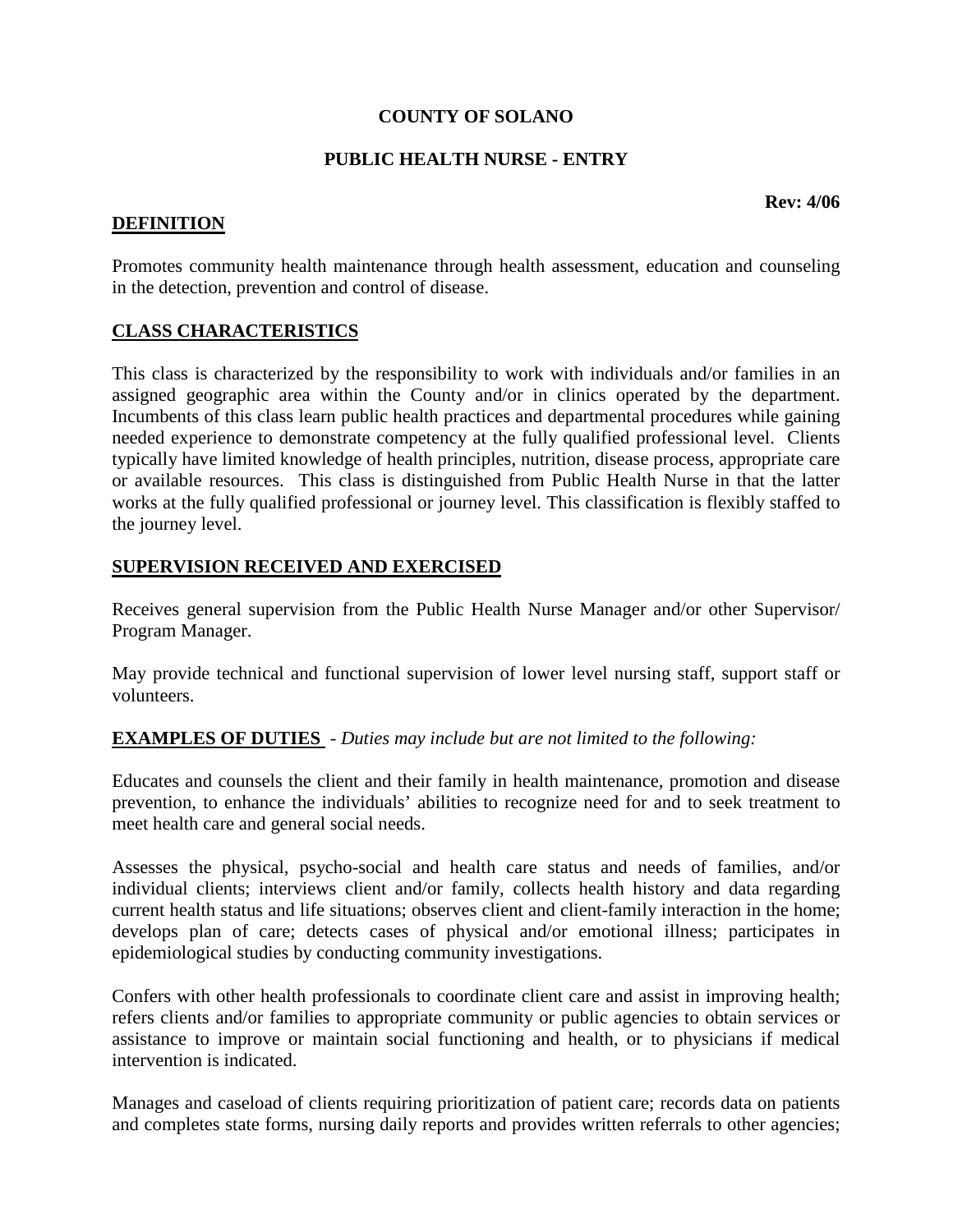plans organizes caseload to ensure that work is completed within professional practice and reinsures caseload is covered during short periods of absence; acts as client advocate within health care providers.

Participates in public health clinics by conducting health screening and assessment; interviewing and counseling patients; may participate in clinic management.

May be assigned to work within or lead an area of specialization (e.g., geriatric or maternal health) or target population; may be assigned additional responsibilities for growth, development and to demonstrate competency as required for promotion.

# **JOB RELATED AND ESSENTIAL QUALIFICATIONS**

# **Knowledge of:**

Principles and practices of general clinical and public health nursing, including community aspects of nursing programs and provisions for continuity in patient care.

Health prevention techniques; cases, means of transmission and methods of control for communicable diseases, including tuberculosis and venereal diseases.

Use and effects of medicines; principles of clinical health screening including charting histories and system reviews.

Laws and regulations governing public health;

Pediatrics including child growth and development; procedures involved in promoting maternal and child health; principles of mental health; child abuse and neglect detection practices.

Environmental, sociological and psychological problems encountered in public health disease processes and contemporary health management principles; cultural differences affecting health care service delivery and public health; sociological and emotional problems involved in care of those with special needs and medical conditions.

Principles of nutrition; personal hygiene practices; effective counseling and coaching techniques.

Current literature and trends in public health nursing; work of other social and health agencies and functions of other professions as related to public health nursing.

## **Skills to:**

Utilize basic office equipment as well as medical supplies, tools, and equipment.

Drive a motor vehicle.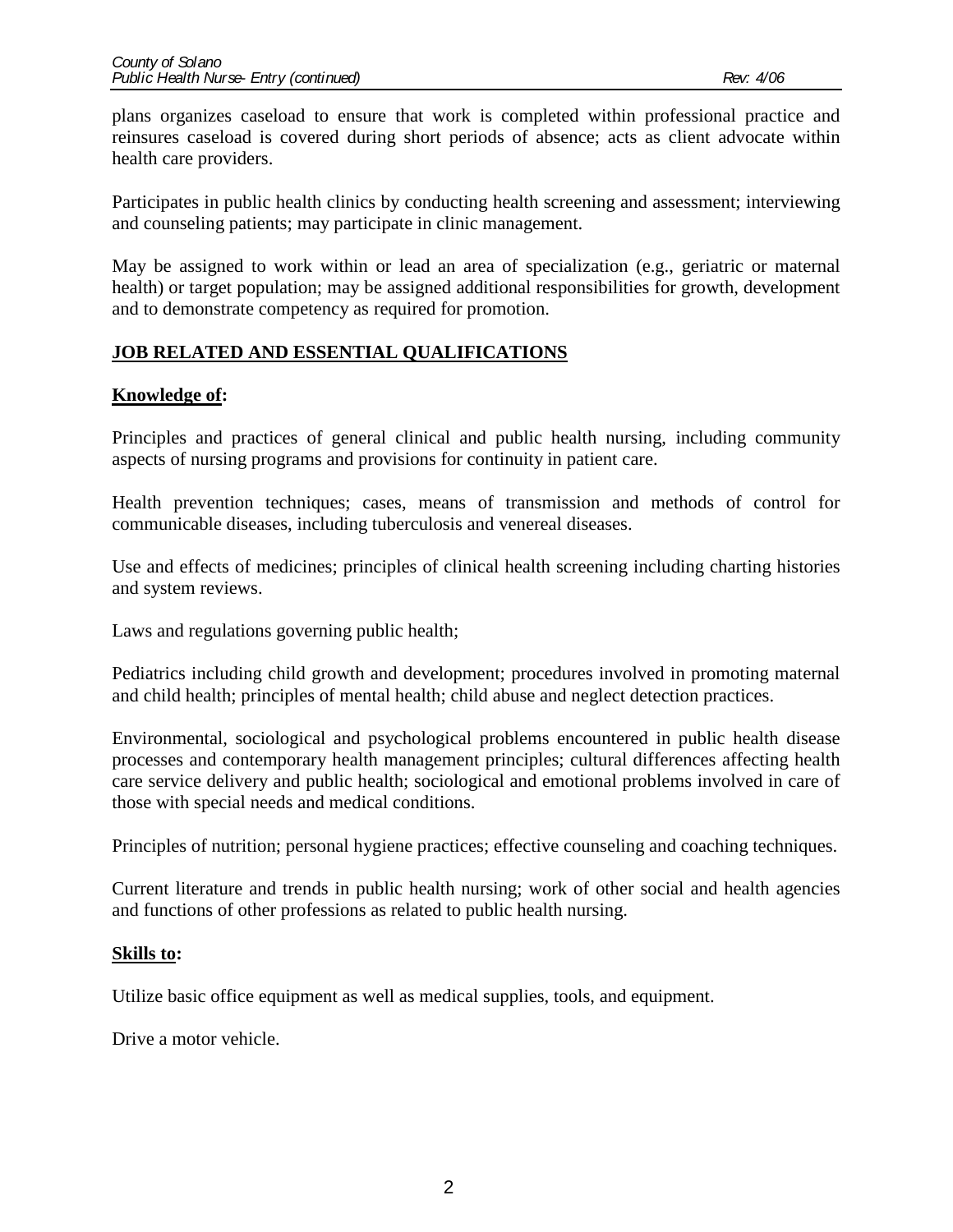## **Ability to:**

Make home visits in assigned geographic areas; provide transportation services as needed; plan, organize and carry out public health nursing activities in a local area; perform an assessment of health status determining the need for and level of nursing and/or medical care; interview and counsel clients on health and related matters.

Communicate clearly and concisely, both orally and in writing; deal firmly and fairly with clients of various socio-economic backgrounds and temperaments; demonstrate tact, diplomacy and compassion.

Exercise independent judgment; identify problems and develop a plan for follow-up.

Establish, maintain, and foster positive and harmonious working relationships with those contacted in the course of work; work effectively with individuals and families to assist them in satisfactory solution of health problems.

Prepare clear and concise reports; maintain accurate records and document actions taken; collect and analyze data to draw logical conclusions and make appropriate recommendations.

Work with groups; conduct classes on health and wellness in the community; refer clients to social service agencies and health care providers; act as patient advocate.

Identify and report child and adult abuse and neglect, and domestic violence.

Maintain confidentiality of information.

#### **Experience and Education/Training**

#### **Experience:**

Some clinical nursing experience desirable

#### **Education/Training:**

A Bachelor's degree is required in Nursing from a nursing school accredited by the National League for Nursing or equivalent.

## **SPECIAL REQUIREMENTS**

Possession of a valid Registered Nurse license issued by the California State Board of Registered Nursing.

Possession of or ability to obtain certification in Public Health Nursing.

Possession of, or ability to obtain, a valid Class C California driver's license maybe required.